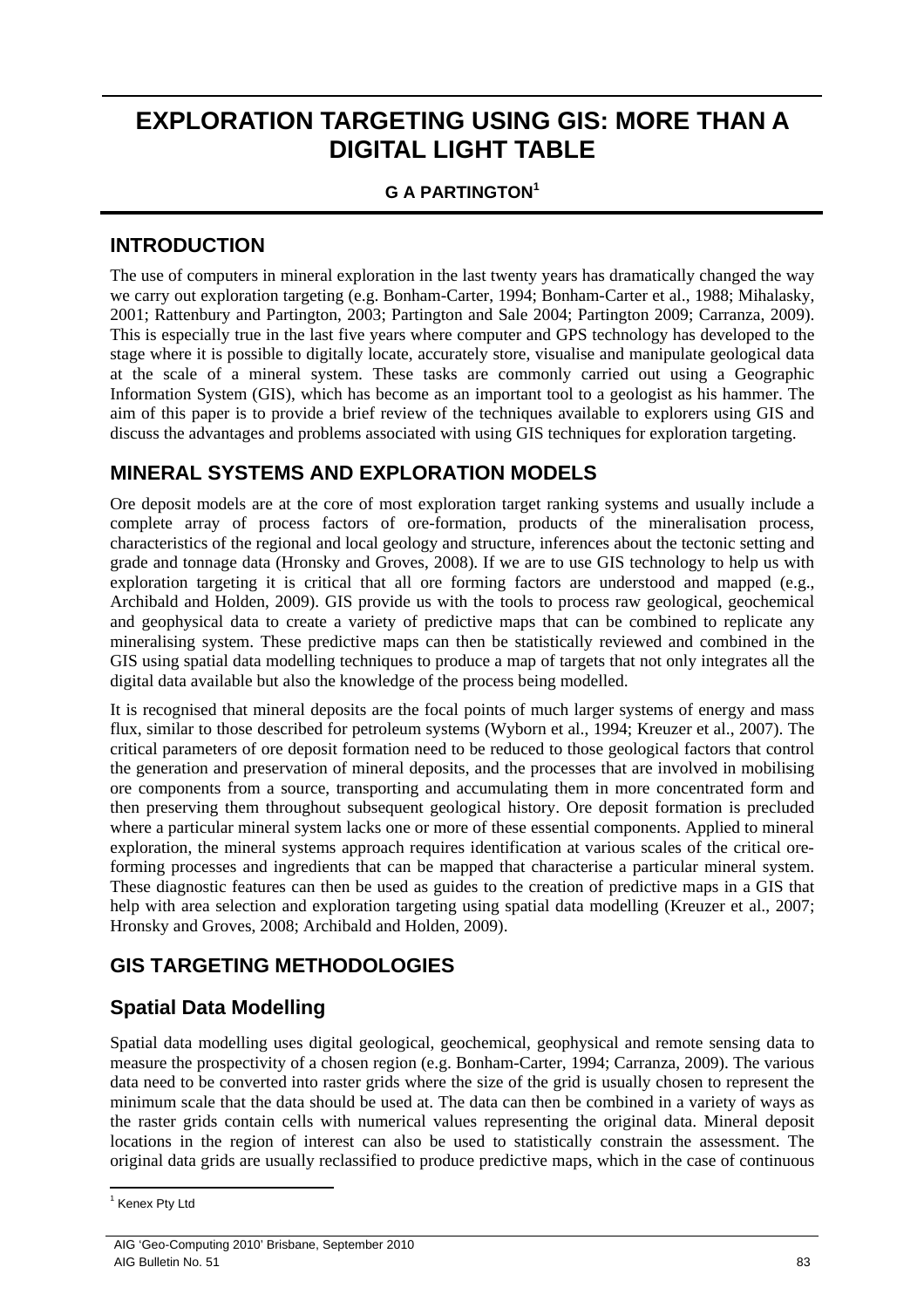data like geochemical or geophysical data can be further reclassified into binary predictive maps. Predictive maps of categorical data such as geology can be reclassified into broad groups as multiclass predictive maps. The predictive maps can then be combined using a variety of techniques that are usually expert defined or data driven (e.g. Bonham-Carter, 1994; Carranza, 2009). Spatial data modelling can be carried out in most GIS using add-on software such as the Spatial Data Modeller extension developed for ESRI's ArcGIS software by Sawatzky et al., 2008. A similar extension is also available for the Mapinfo GIS software.

One of the advantages of using spatial data modelling techniques in a GIS is that you can map the unique combination of predictive map variables that contribute to the prospectivity value for each cell of the derivative map grid (unique conditions grid). This means you can query any combination of map variables using the GIS, and more importantly for mineral exploration targeting you can identify those cells with different types of missing data. One of the criticisms of spatial data modelling is that you only find what you already know and often the cells with the highest probability values identify known deposits or prospects. Often the opportunity for mineral exploration lies with those targets that have moderate to high post probability values but have missing data. For example no geochemistry has been collected or there is no detailed alteration mapping in the cell. If the missing data is collected then the post probability values will be increased. Consequently, spatial data models can not only be used to target new prospects, but also can be used to plan new exploration programs to collect missing data that will add the most value to the target.

## **Expert Systems**

The simplest type of exploration targeting is where individual datasets are viewed together by the explorer and used to subjectively interpret areas of interest (e.g., Bonham-Carter, 1994; Carranza, 2009). More sophisticated spatial data modelling can also be carried out where maps, on which the chosen input variables are represented by a series of integer values, are combined together using arithmetic operators. This type of analysis takes no account of the relative importance of the variables being used or how each predictive map should be combined. Fuzzy Logic techniques address the problem of the relative importance of data being used and offer a variety of methods for combining data (e.g., Tangestani and Moore, 2003). The technique is a popular and easily understood method for combining exploration datasets using subjective judgment (Bonham-Carter, 1994; Carranza, 2009). Each exploration dataset to be used is converted into a classified predictive map that is assigned fuzzy membership functions (values between 0 and 1). These weightings express the degree of importance of the various map layers as predictors of the deposit type under consideration. The predictive maps are then combined by a variety of fuzzy operators (e.g. fuzzy AND, fuzzy OR, or fuzzy SUM) according to a scheme that may be represented with an inference network. The output from the Fuzzy Logic model is a map showing mineral favourability, combining the effects of the input predictive maps.

## **Data Driven Systems**

Data driven systems such as Weights of Evidence, Logistic Regression and Neural Network techniques, in contrast use statistical spatial analysis of the map layers being used with a training data set to make less subjective decisions on how the map layers in any model are combined (e.g., Agterberg et al., 1993; Looney, 1997; Raines, 1999). In Weights of Evidence for example, the predictive maps created from the original data are statistically analyzed using training data to test their predictive capacity, which allows the calculation of a spatial correlation value or weight (e.g., Bonham-Carter, 1994; Carranza, 2009). These weights are then used to guide whether and how the predictive maps are combined. This statistical spatial analysis of the predictive maps is as important for exploration targeting as the spatial data modelling as the analysis provides information on the data that best predict mineralisation and provides information on interrelationships between data sets that may improve exploration planning.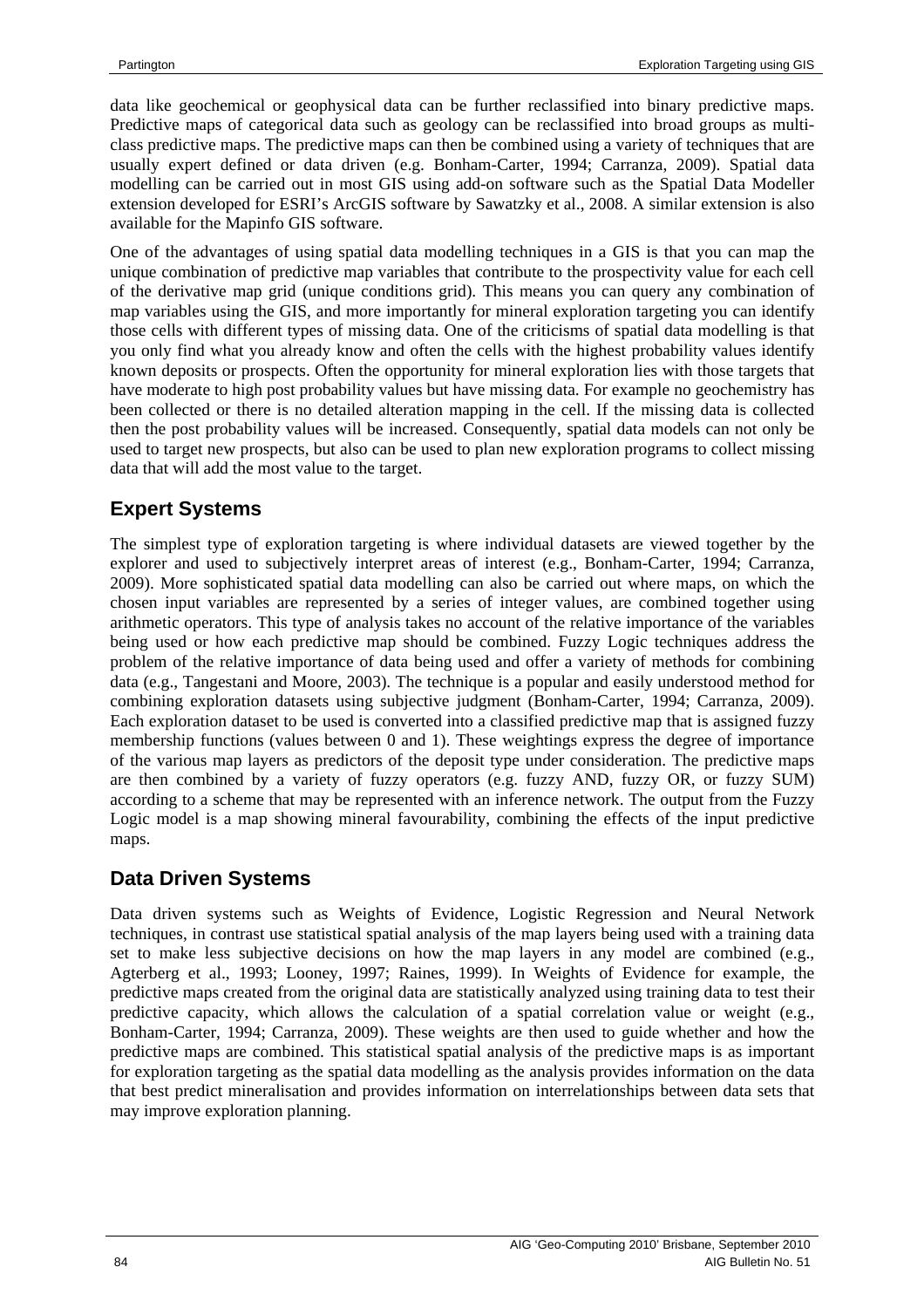#### **CASE STUDIES**

## **IOCG Prospectivity in Namibia and Zambia**

An example of an expert system model is provided by Peters et al., 2009 where a prospectivity model for iron oxide-copper-gold (IOCG) mineralisation was developed for Namibia and Zambia. The model was based on the mineral systems approach and used the Fuzzy Logic modelling technique. The Weights of Evidence technique was not appropriate for this area because of a lack of documented mines to use as training IOCG sites for a data driven model. Weight of Evidence techniques have been used to create spatial data models of similar mineral systems in Australia, such as the Mt Isa region. This study aimed to incorporate the knowledge gained from these Australian models to constrain the Fuzzy Logic based Namibian and Zambian model.



Figure 1. Fuzzy Logic decision tree shows how the predictive maps were combined using Fuzzy Logic operators to create the intermediary mineral systems maps and the final IOCG model for Namibia and Zambia.

The prospectivity model for IOCG mineralisation in Namibia and Zambia was created using data obtained from open file historical exploration reports, published geology maps at scales between 1:250,000 and 1:1,000,000, and multi-client, open file airborne geophysics. The mineralisation models that describe the probable styles of mineralisation present are reasonably well understood and regional geological data coverage is sufficient for the use of Fuzzy Logic spatial data modelling techniques. The model combined predictive maps that represent all stages of the mineral system model (Figure 1). Felsic and mafic intrusive rocks provide information on the fluid and metal source; E-W to NE-SW trending regional scale and pre-Silurian faults provide information on migration; host rock reactivity and competency provide information on trap zones; and geophysical and geochemical data provides information on metal deposition and outflow. The predictive maps for the model were created using similar spatial variables as those obtained from the Australian examples. The predictive maps were also weighted according to the importance of each variable in the mineralisation model and relative weightings for predictive maps were kept consistent with the Australian examples. The model was developed using Arc-SDM software through Spatial Analyst in ArcMap. The final predictive model consists of a grid response theme containing the intersection of all of the input predictive maps in a single prospectivity map. The modelling has identified a number of known IOCG occurrences including the Witvlei Copper deposit in Eastern Namibia (Figure 2), and the Dunrobin Gold Mine in Zambia, confirming the predictive capacity of the model. The model also identified a number of new targets with similar prospectivity values to the known mines. Scale differences in geology files between Namibia and Zambia resulted in broader zone definition in Zambia than Namibia.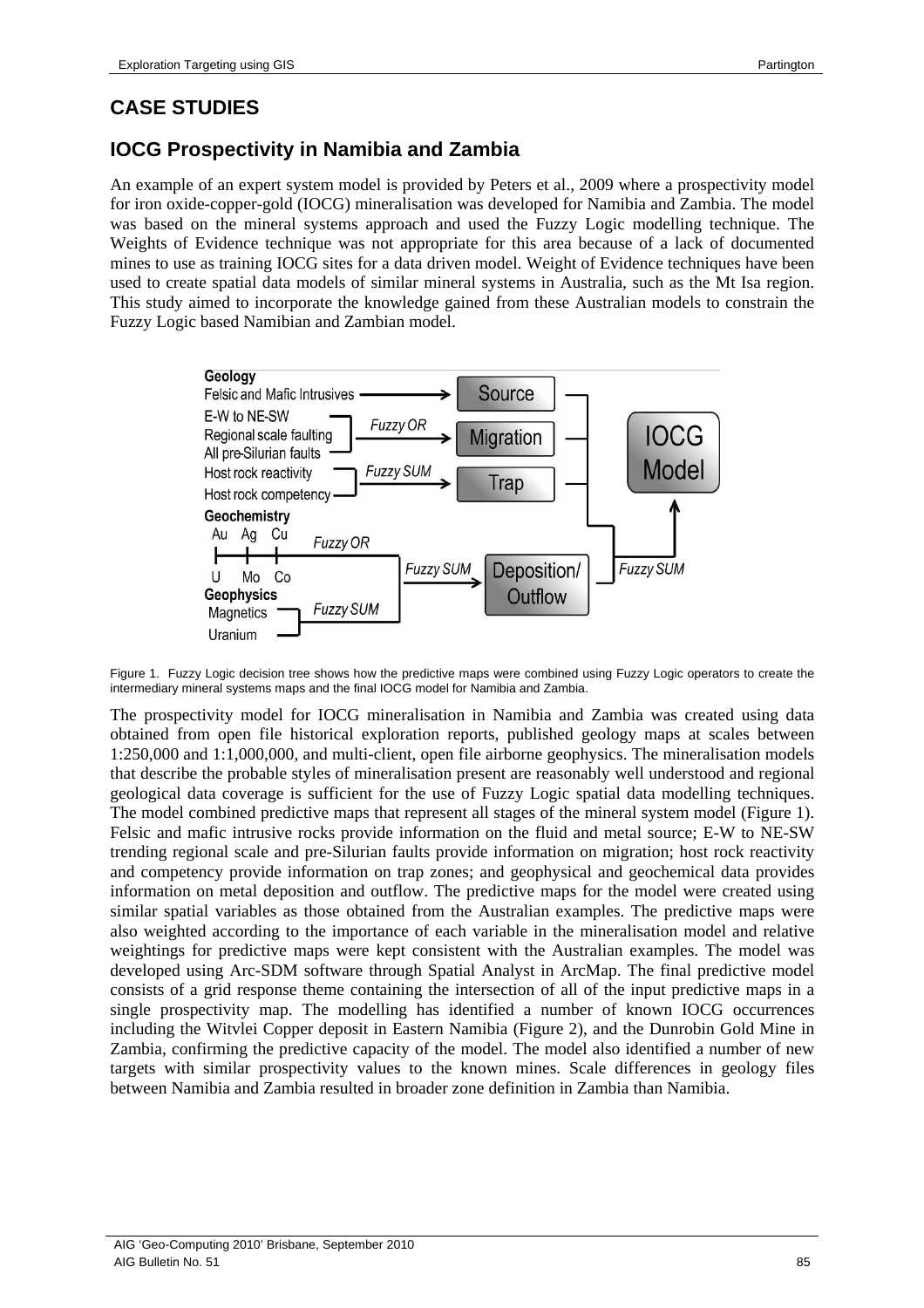

Figure 2. Prospectivity model results over the Witvlei Copper Deposit of Eastern Namibia.

#### **VMS Copper in Oman**

An example of spatial data modelling using a data driven approach is provided by Partington, in Press. The Sohar Region in Oman has a history of copper mining in the volcanic rocks belonging to the Semail Ophiolite Belt dating back to the Bronze Age. Mining and exploration companies have continued to operate in the region west of Sohar in modern times and discovered approximately 44 M tonnes of 1-2% Cu in three deposit groups including Lasail, Ghuzayn and Aarja. The type of volcanogenic massive sulphide deposit found in the Semail Ophiolite Belt are believed to have formed around active hydrothermal vents and black smoker deposits on a mid-ocean ridge similar to the Mid-Atlantic Ridge today and the mineral system model for this type of mineral deposit is well understood.

Predictive maps were developed for possible sources of metals, which covered rocks that are part of the upper crustal sequence and more importantly rocks that were close to the ancient seafloor at the time mineralisation was forming. The source fluids and metals within a mineral system have to be able to migrate in a focussed way to a site of deposition for economic quantities of metals to be present. The main fluid pathways that are important in this case are provided by syn-volcanic faults and also identified by mapped alteration. The presence of hydrothermal fluids is also confirmed by the presence of magnetic lows along some of the early faults. VMS copper-gold mineralisation forms when metal rich hydrothermal fluids meet cooler water or water-rich rocks or sediments. Consequently, the main regional control (trap) on mineralisation is the paleo seafloor. This can be mapped from geological information, including the presence of pillow basalt, presence of seafloor sediment, presence of iron and manganese in sediment and presence of sulphide alteration. The efficiency of the processes controlling the deposition of the metals of interest in a mineral system is critical to the grade and continuity of economic mineralisation in any ore deposit. Many of the controls on metal grade are also directly and indirectly related to the lithological and structural traps present as well as fluid chemistry and physics. The geological mapping in the study area is not detailed enough to allow an assessment of sulphide distribution or type and intensity of alteration present. Consequently, the best evidence for the efficiency of metal distribution comes from geochemical anomalism for gold, copper and zinc in rock and drill samples.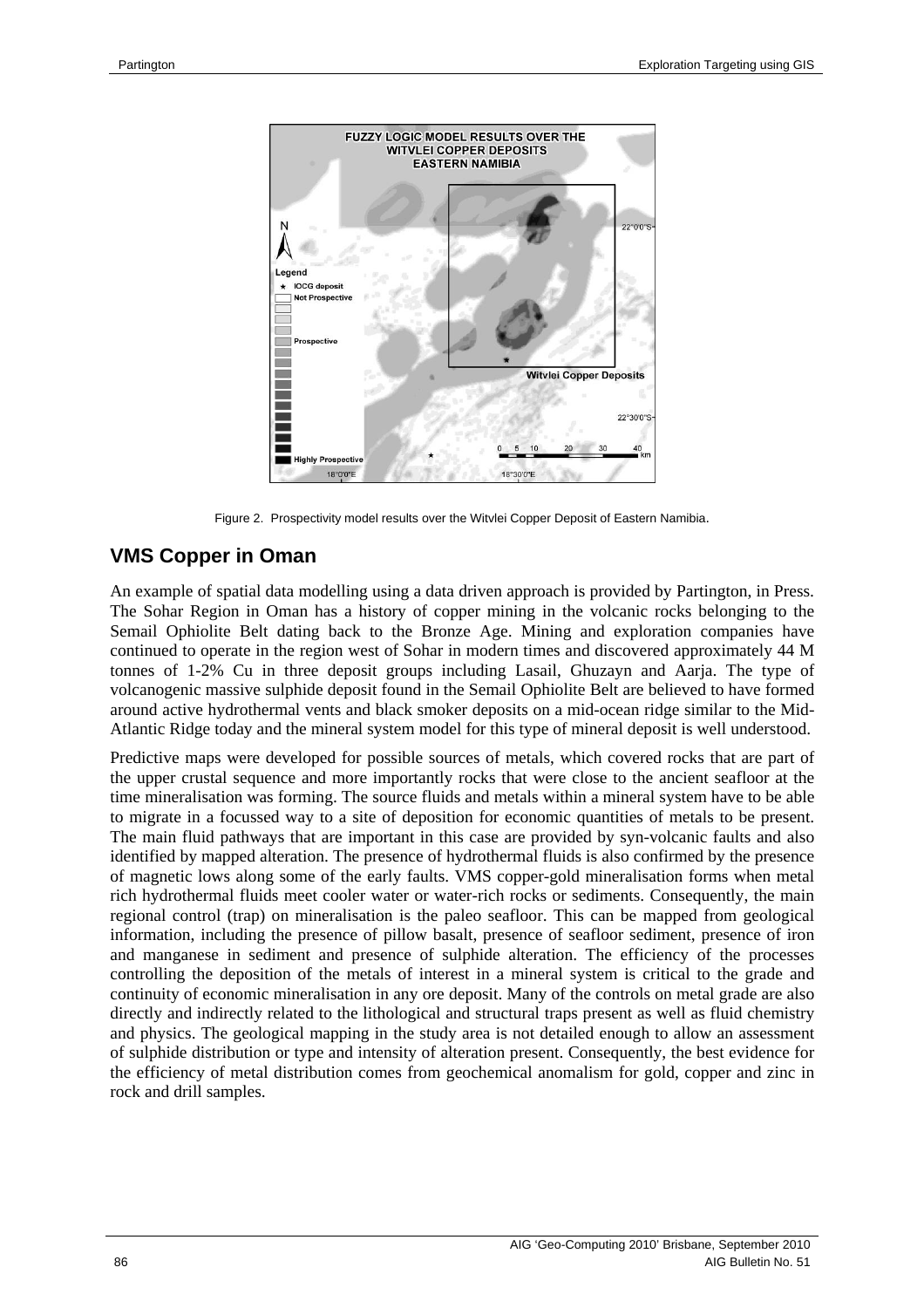A Weights of Evidence spatial data model was created using the predictive maps described above that represent all stages of the mineral system model (Table 1). The predictive maps for the model were chosen as having the best regional coverage, a significant spatial association with the mineral system model being considered and where possible not to duplicate predictive map patterns. The predictive themes listed in Table 1 were added after the map values for each cell were weighted by their W+ and W- spatial correlation values. The model was developed using Arc-SDM software through Spatial Analyst in ArcMap.

| Map                                                | <b>Variable</b>  | W+   | W-      | C    |
|----------------------------------------------------|------------------|------|---------|------|
| Volcanic and syn-volcanic lithologies.             | Source           | 1.95 | $-2.42$ | 4.37 |
| VMS mineral occurrence clustering.                 | Source           | 3.48 | $-2.61$ | 6.09 |
| Syn-volcanic faults.                               | <b>Transport</b> | 2.25 | $-1.85$ | 4.11 |
| Bends along syn-volcanic faults.                   | Transport        | 2.84 | $-1.49$ | 4.33 |
| Lithological contacts that map the presence of the | Trap             | 2.63 | $-1.48$ | 4.12 |
| ancient seafloor.                                  |                  |      |         |      |
| Alteration mapped by magnetite destruction in      | Trap             | 2.75 | $-1.89$ | 4.64 |
| volcanic lithologies.                              |                  |      |         |      |
| Gossan outcrops.                                   | Trap             | 4.30 | $-1.93$ | 6.24 |
| Areas of high magnetic contrast.                   | Deposition       | 1.44 | $-0.70$ | 2.14 |
| Areas with anomalous copper values.                | Deposition       | 2.35 | $-0.97$ | 3.32 |

Table 1. Predictive maps used in the model with weights and spatial correlation values.

The spatial data modelling created a map of the probability of VMS copper-gold mineralisation in the Northern Semail Ophiolite Belt for each 20m grid cell in the study area (Figure 3). The spatial analysis highlighted the importance of geology, geochemical and alteration maps as predictors of mineralisation, with alteration, geology and structure particularly important. Some of the areas that are geochemically anomalous also have geophysical signatures and alteration that would be expected with this style of mineralisation. The probability map also maps those areas that have similar predictive geological variables to the known VMS copper-gold mines. All cells with post probability values above the prior probability of 0.00037 have at least one or more of the predictive variables present and therefore have an increased probability of hosting a deposit (Figure 3). The final stage of the model process involved reclassifying the model grid to define high priority exploration targets for VMS copper-gold mineralisation. This was done by using the prior probability as the lower cut-off and the post probability values calculated for the economic mines in the region as an upper threshold. The prospectivity model identified 79 targets above the upper threshold in the study area. Nine of the targets are historic mines or current operations and seventy of the targets are at the prospect level of exploration. The targets in the study area range in probability values from the first ranked at 1.0 to 0.55, with 70 of the 79 targets having similar probability values to the main mines. Twenty of the targets are historic mineral occurrences or mines and the remaining fifty nine targets are new targets for exploration.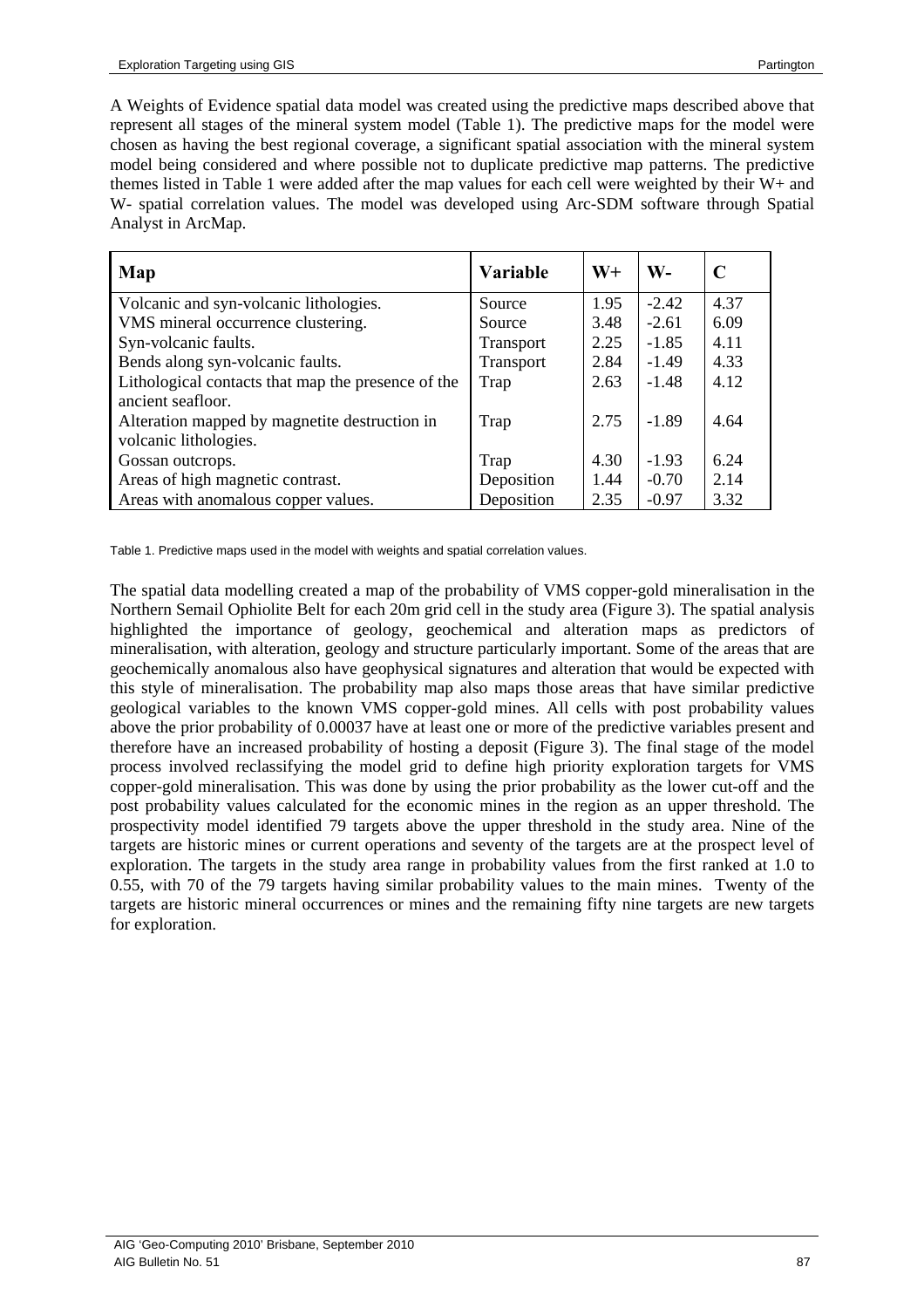

Figure 3. Reclassified spatial data model mapping various levels of prospectivity in relation to known VMS copper-gold deposits.

# **CONCLUSIONS**

We now have the tools and techniques to use computers as an aid for targeting in mineral exploration, but several issues remain to be resolved before the use of GIS for mineral exploration targeting becomes effective and commonplace. The most important issue is that of training, as there appears to be a disconnect at the University level, with Geography departments rather than Geology departments controlling the teaching of GIS, which means graduate geologists are often not receiving appropriate training in the use of GIS to solve geological problems. Another problem with using GIS for mineral exploration targeting is data availability and data quality. In addition, most GIS only operate in two dimensions whereas the mineral systems targeted by mineral exploration are three dimensional. Consequently, we are now at the stage where computing power and modelling techniques have overtaken the availability of high quality 3D geological data and trained geologists to maximise their use.

## **REFERENCES**

- Agterberg, F. P., Bonham-Carter, G. F., Cheng, Q., Wright, D. F., 1993. Weighs of evidence modelling and weighted logistic regression for mineral potential mapping. In: Computers in Geology, 25 Years of Progress, Davis J. C., Herzfeld U. C., eds, p. 13-32, Oxford University Press, Oxford.
- Archibald, N., Holden, D., 2009. Crustal Architecture and Geological Models of Ore Systems as Critical Components for Probabilistic Techniques for Exploration Targeting. Proceedings of the Tenth Biennial SGA Meeting, Townsville, 2009, 78-80.
- Bonham-Carter, G. F., 1994, Geographic Information Systems for geoscientists Modelling with GIS Elsevier Science, New York, 398 p.